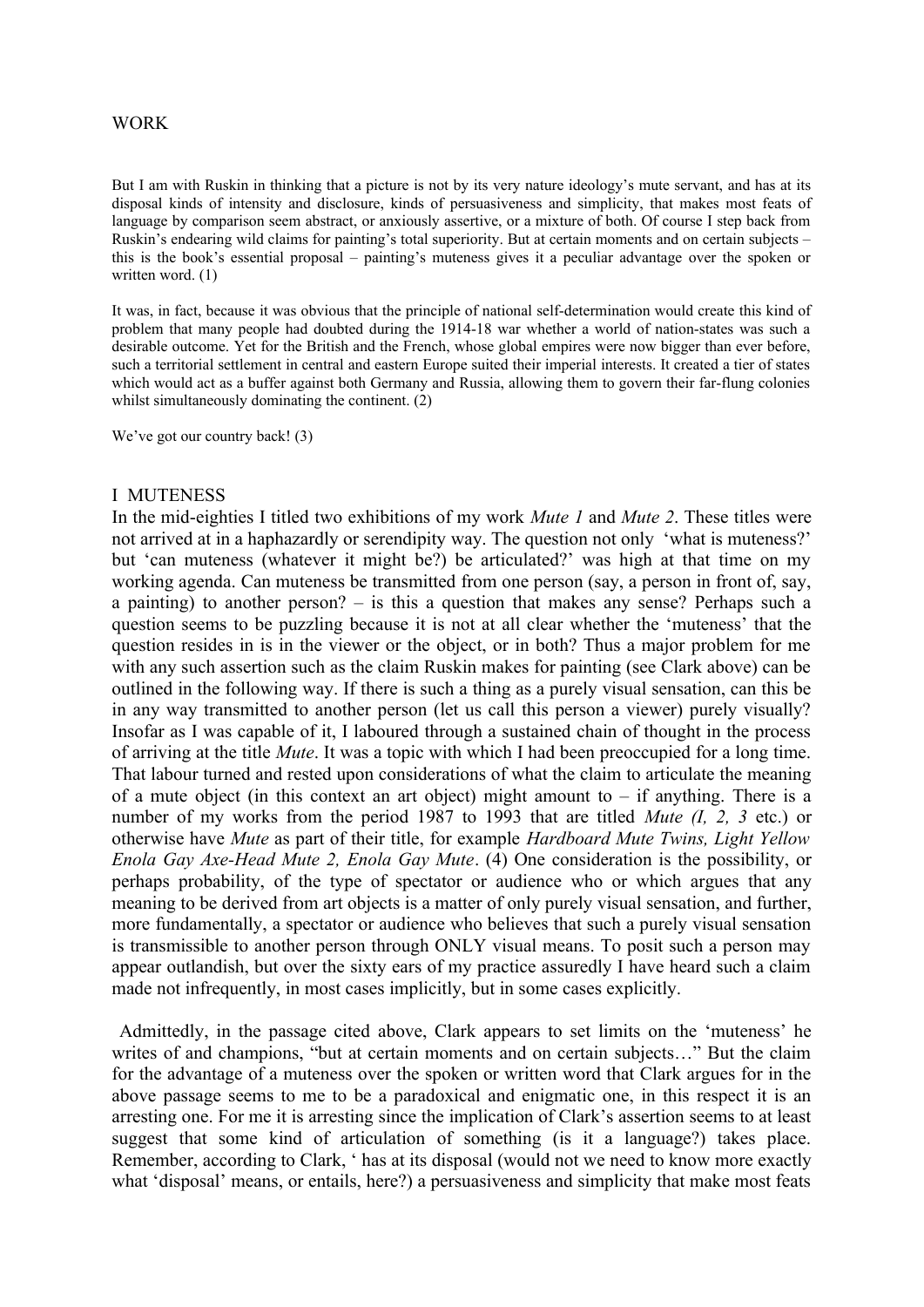of language abstract …etc.', Doesn't this suggest that there is something other than language being articulated here, and that this 'non-language' is persuasive and simple? Consider the claim Clark lays out, "… a picture is not by its very nature ideology's mute servant and has at its disposal kinds of intensity and disclosure, kinds of persuasiveness and simplicity that makes most feats of language by comparison seem abstract, or anxiously assertive, or a mixture of both." One of the first questions I directed at the passage that Clark cited from Ruskin as an opening to Clark's book, was by applying it in respect of what Ruskin might mean by the phrase 'forced into', this action anchored in the more expansive Ruskinian claim "…and of the enormously quantity of intellect which might be forced into the picture – and read there – compared with what might be expressed in words." What kind of reading is involved in the act of 'read there'? What is this force? Is it a kind of reading that needs no access to words? If it has no access to words, or perhaps better, requires no words, then what kind of reading could this be? Clark in a characteristic cautious but determined approach, states, "Of course I step back from Ruskin's endearing wild claims for painting's total superiority." The pronouncement is paradoxical, and it does have its difficulties, not least in the sense that Clark himself, one of the most critically powerful and insightful of current art historians, can articulate and is a prominent art history producer of sentences that load up with sapience and discernment the images he chooses to examine and interrogate, through the words he uses. It is obvious to the point of perhaps hardly being worth mentioning, that to anyone who is illiterate, then books, printed or digital, Clark's or anyone else's, are a bit more difficult to consult. The books would have to be read out loud or otherwise aurally recorded to deliver access to such a recipient. But if there is an articulation of, say, an alleged 'visual language' that does not require words, then it hardly seems to matter at all whether or not the given viewing subject is illiterate.

I agree with Clark that Ruskin's claim for painting's total superiority is a wild claim, but for me, contra Clark, there is nothing endearing about such a claim. It seems to me Ruskin's claim is not only absurd but plain wrong. Therefore it is likely to sow confusion, not to mention make mischief. At the very least such claims serve to contribute to the maintenance and confirmation of a shibboleth that I have increasingly come to observe and remain suspicious and skeptical of throughout my entire sixty plus years of association with the art schools and art world (see above the concept of some such as the 'purely visual', and more concerning the issue below). In the case of there being some such as a 'purely visual language', who or what is the Mute? Is it the object or the observer, or both? In one obvious sense the object is mute, but the muteness Ruskin and Clark seem to be claiming seems also to be the name of some quality that they can at least discern (argue) as being there in the object. But whatever this muteness is, according to Clark, following Ruskin, painting is not 'ideology's mute servant.' Based on what I take to be this confusion I would argue too that Ruskin's view of painting, in short order soon exposes itself as a condescending one since it seems to me that Ruskin is confusingly exclaiming not only a superiority of the medium (that is, painting over literary items) but a superiority of the judgement of the claimant, in this case what seems to be the perception of some such as an authentic painting expert – something of the order not just that painting is totally superior to all text, but that the likes of Ruskin's claim is unassailable simply because it is in the nature of painting to be superior. It may remain faint behind Ruskin's rhetorical ploys but with some hard looking (note this latter verb), that is thinking, ghosting behind the rhetoric can be detected a sentiment not so much that painting can reach the parts that literary art cannot, but that painting can reach the parts only of the authentic connoisseur (expert) of painting art because he does have these parts, and, by contrast, that the authentic connoisseur (expert) of literary art does not have these parts since she/he ONLY has, shall we call them, language sensitive parts and not, shall we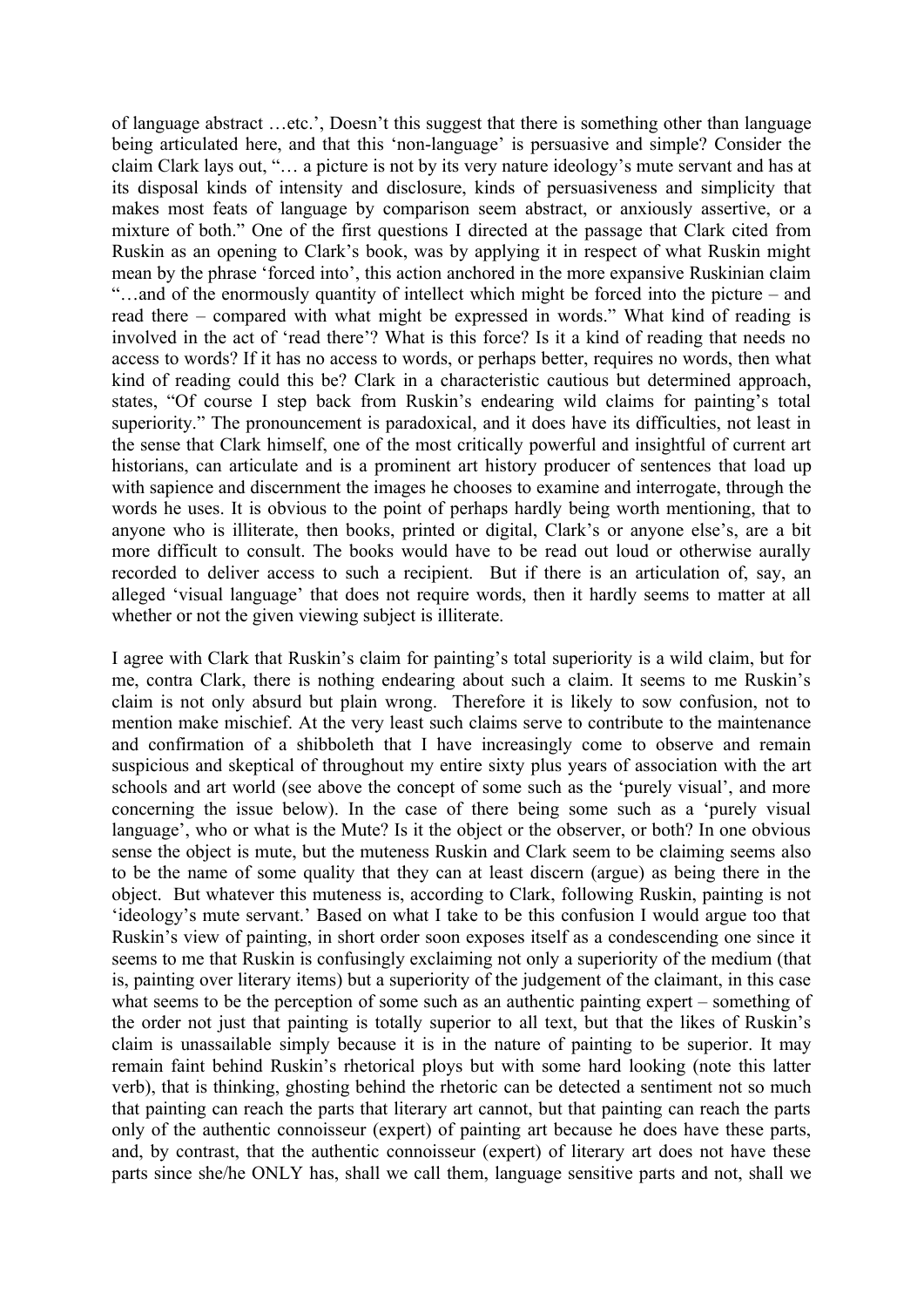call them, painting sensitive parts. Ruskin presents it as if it is a truism, and if it were true it would obviously be a truism, but without some hard scientific evidence we only have Ruskin's word (note the word 'word' here). Throughout Ruskin's entire book (in this particular case Ruskin's Diaries), he cites no evidence for the claim but merely seems to presume it to be the case. Clark has some hefty accomplices in the matter (competition) of reading and looking, for example, Robert Hewison's giveaway metaphysically mysterious title of his biography of Ruskin, *John Ruskin: The Argument of the Eye*. The 'reading' or 'arguing' eye seems too often to me to be unacceptably divorced from the some such as the reading brain – as if the eye can 'read' independently of the brain. I'm passing for the moment on a number of difficulties raised by the use, and it seems to be a habitual use in the art historical canon, of the verb 'read' when muteness is equated with the notion of the purely visual, of a kind of visual autonomy, not to mention that favourite unexamined anchorage and presumption of Greenberg – visual mastery.

I detect here an enduring doppelganger reappearing from my Art & Language past and increasingly raising its clarifying critique in the matter – what is called the Wittgensteinian Private Language Argument. (4) One way of assessing Clark's claim here perhaps is to suggest that what Clark calls the persuasiveness and disclosures that he alleges reside within painting rather than reside in the, shall we call it, observer, are other than it simply being a matter of, so to speak, finding the right words – there is something over and above words –or should it be under and beneath words? Whilst words might be very important, and this in Clark's case seems to be uncontroversial, there is, shall we call it, a residue of the idea of some such as 'the purely visual' – or more directly referential here – a 'visual language' which presents (transmits) other than in words. The best I can do in the example of Ruskin's assertion, for example, is the underlying presumption that this is not a private set of signs which is particular to the individual named John Ruskin, but it is a publicly accessible set of signs (for Wittgenstein a necessary condition such that the set of signs can be granted the status of a language) which is either acquired as a natural outcome of being a human being, is hardwired into us as a species, or alternatively, although it is hardwired into us, it lays dormant unless nurtured by a given socio-cultural set of conditions. If it is a universal hardwired physiological condition, and this condition is a virtuous one, that is, is worth having, then we have to presume, I suppose, that vis a vis painting then our untrained literary art expert has the faculty but has had the misfortune to have never had access to the necessary socio-cultural set of conditions that develop and sustain the faculty. If this latter is the case then it seems a necessary condition for developing this hard-wired 'faculty' (or whatever it is alleged to be) is to have the kind of cultural conditioning of which, for example, Ruskin is a product.

 If the verb 'read' is to be used in what I hold to be such a wild, metaphorical phantasmagorical way, then I would rather try and avoid using it if possible. The basic question for me is not how do we 'read' artwork? Even if we can make some kind of accommodation to a sense of 'read' which is acceptable, the question seem still to me to reduce to the more fundamental question - how do we think about art works? How and through what medium(s), is the act of thinking about art works actually performed? If we can think without using a language then what are the rules for using this non-language? For there to be public discourse (and I include talking to oneself as an act of public discourse) it seems there must be an agreed system of rules – a grammar. I have heard not infrequently over the sixty years of my practice, quite a few artists, critics, writers on art, et al, claim that looking at art does not require thinking about, ONLY looking. I have heard the claim even that making judgements about art does not require thinking at all but just, again, looking. It is as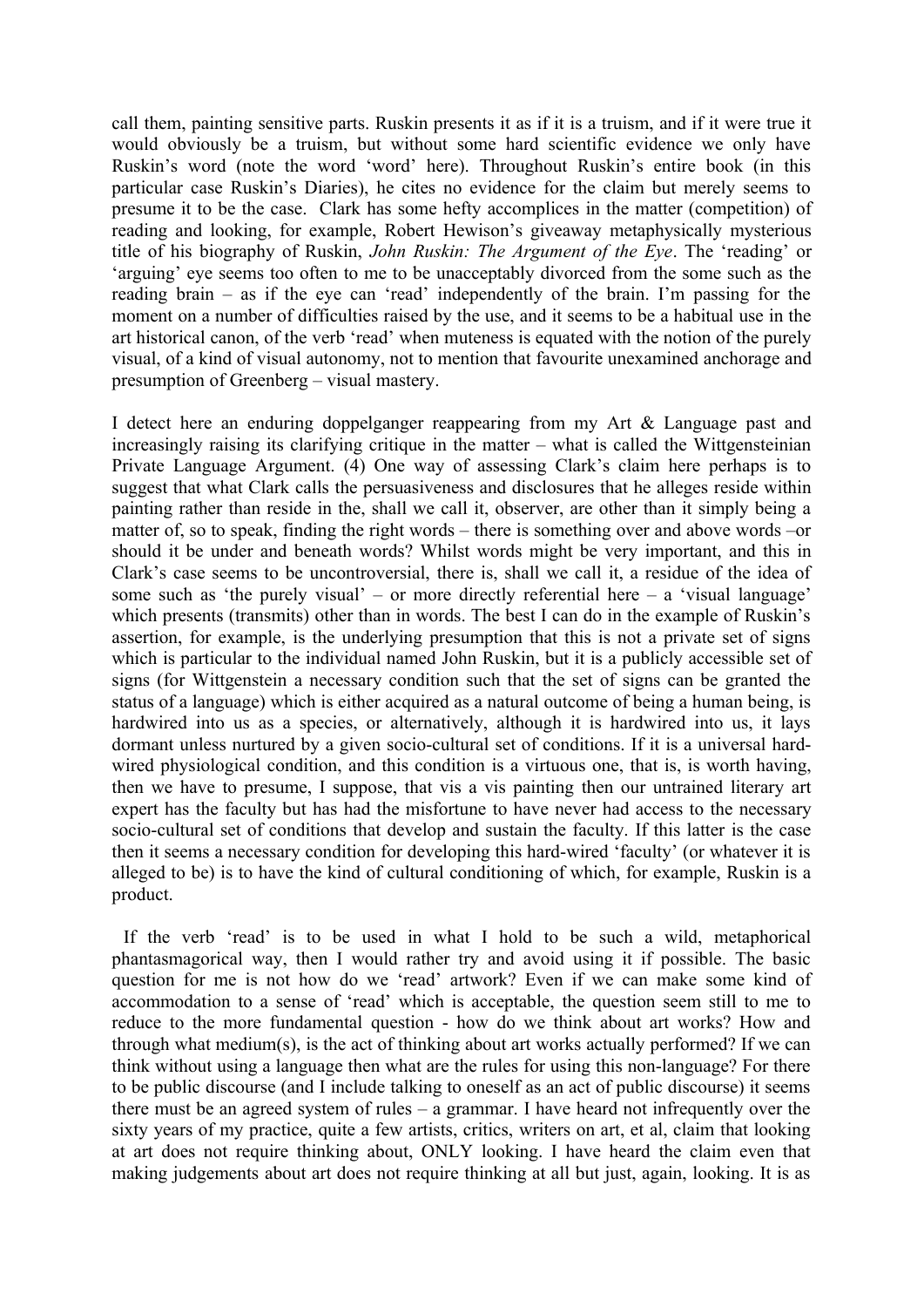well to interdict here with the question that looking may be a necessary condition of drawing out meaning from works, but is it a sufficient condition? At bottom Ruskinian arguments seem to champion looking AS a form of reading/speaking, but at the same time to discount any necessary relation between what are taken to be conventional forms of reading/speaking AND looking. A brutish way of posing the Ruskinian issue perhaps is 'just look, do not think!' As if you could! Or to pose the characteristic Wittgensteinian Private Language question, how do we know we are just looking when we have no conception of what the word 'looking' means since we do not need to have any access to words? Just in the case of stating some such as 'we are looking but not thinking' the person stating the statement is thinking, and the proof seems to be in the exclamation of the grammatical sentence "We are looking but not thinking.' Since it seems the person is articulating the matter in words the issue that emerges at this point is one that rests on the question of whether there is a necessary relation between thinking and language. This applies regardless of whether the person is talking to her self or himself (the English language still seems to require a more discerning gender perspicacity in the matter of transgender cases), whether it is soliloquy or public verbal exchange. Thus it is worth perhaps taking a closer look at Wittgenstein's observations in respect of the matter of whether or not there can be such a thing as a Private Language. Both Ruskin and Clark are using a set of publicly agreed rules, English grammar. Ruskin makes a major mistake in holding out the comparison - recall here Ruskin's assertion an "enormously greater quality of intellect which might be forced into a picture – and read there – COMPARED with what might be expressed in words", how is the comparison made? Clark in the passage I cite from his book near enough inherits the mistake. For example, what Ruskin reads into (or is it draws out of?) – is 'drawing out' equal to reading or judging? Presumably it will, of necessity, be transmitted through a system of publicly agreed rules. Ruskin, after all, is writing a diary in which his signs conform to the rules of a public language - yet again, English grammar. Even the most straightforward of road signs, say the British sign comprising the circle with an angular bar running from one part of the circumference of the circle to another we interpret as the meaning of some such word as stop or halt. The Americans use the word yield as the equivalent to the British words give way. For the visual sign to work we must understand the process that gives it meaning, say, stop – that is English grammar. And we understand the word stop because it is fixed within a system of publicly agreed rules - once again, English grammar. Yield has no one word response – it means give way to the person coming from the left But the matter can perhaps be further qualified, by stating that Wittgenstein in inquiring into whether or not a private language is possible, also activates a discussion about the relationship between public language and private sensations. Equally obvious in brute materialist terms, is the fact that paintings (works) do not speak, hear or read. It seems then that when Clark argues the claim 'that at certain moments and on certain subjects painting's muteness gives it a peculiar advantage over the spoken or written word' seems to be implying that this muteness offers up opportunities and searches to the producers of spoken or written word concerning the objects under discussion about the challenges of drawing out meaning from the given mute objects in question, but through a medium which offers a 'peculiar advantage over the spoken or written words' – the best I can do is of the order of the following, articulated of course through the medium of the written word 'is this peculiar advantage articulated in the form of spoken or written words (which, at the very least seems, to hover on the edge of contradiction) or articulated in an as yet unnamed other medium of expression, and then what could 'articulate' mean here? What occurred to me straightway is the question, what are these certain moments and certain subjects? I am presuming, with a strong suspicion I may be wrong, that the subjects of the chapters in *Heaven on Earth: Painting and the Life to Come* are to be counted as examples of these certain subjects. As for 'the certain moments', I'll pass on this matter for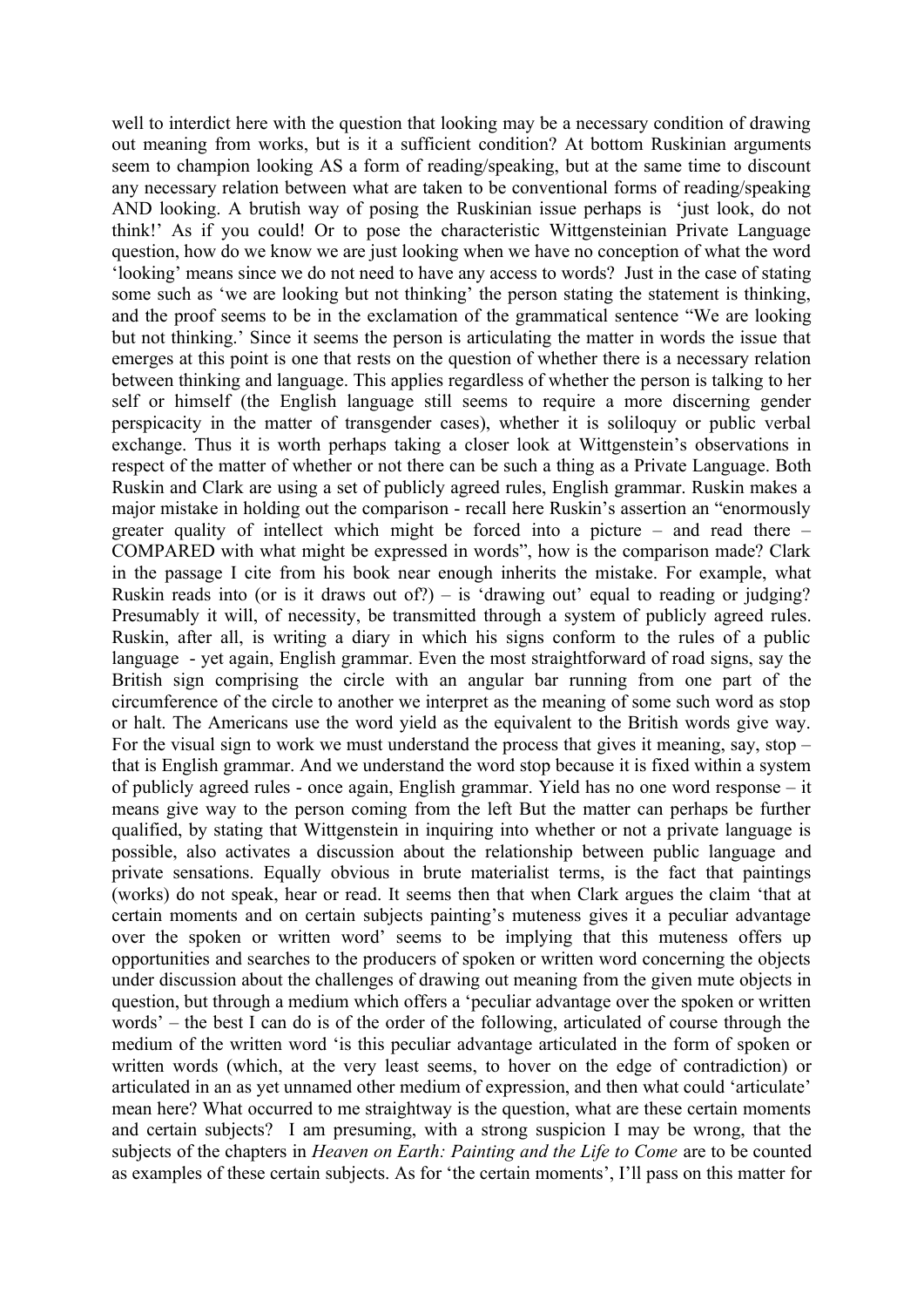the present, and offer a wink at the spectre of Ludwig Wittgenstein.

## II SUBJECTS

#### Introduction.

What follows is a list of various series of works I have made during the sixty years of practice. It is a far from comprehensive, many other series, groups of, and individual works made as the output of the practice accumulated, have been omitted. Nevertheless my hope is that this truncated list will offer some insights into the direction, patterns, impulse and momentum of the work. Whether or not the work has the acumen I have hoped for and aimed at achieving is quite another matter.

During the period I was nominated for the Turner Prize in late 1985 a BBC newscaster characterized my work under the rubric of 'political art' and, following this logic, I was characterized as a 'political artist'. I could not but wryly and ironically inwardly chuckle to myself, since this remark suggested that there existed such characters as non-political artists, or even apolitical artists. Underlying this characterization and generating my ironic response, was, in respect of art practice, an acknowledgement that there is a fairly widespread belief in the art world in a more fundamentally loaded distinction – that between some such as an ideological artist and a non-ideological artist. Such a distinction has for a long time seemed to me to be unwarranted, since it simply and conveniently overlooks what I take to be an obvious point, that the claim itself to be non-ideological is always, at foundation, an ideological claim. Such a claim to transcend ideology is always underwritten and maintained by an ideology and has the promotion of that ideology's interest as its goal.. This underwriting is often implicit and unstated, and in many cases unrecognized. A particularly clear example of this claim that art, often framed through the posture of the visual transcending the text or spoken word, is Sir Anthony Caro's eulogy to John Hoyland's painting published in the Guardian a few years go after the occasion of Hoyland's death. (5) In, say, 1985 I had viewed this claim to transcend ideology with increasing puzzlement since 1958 in the very earliest months of my entry into art schools and with outright suspicion by 1967 when I became reasonably cognizant with Wittgenstein's Private Language Argument. (6) Thus, obviously, I do not wish to deny I am a political artist, but the usefulness of the way the category is used I hold to be, at best a truism, but more importantly, a main instrument in the maintenance and ongoing pursuit of an illusion which has served to sustain the still equally unrecognized ideology of the 'non-ideological.' The level at which this widely used distinction between the ideological and the non-ideological is deployed in the art world is presently at such a vertiginous depth of being so unacknowledged and undisclosed as to now endorse it as an unconscious reflex. In summary, then the fact that I am a political artist singles me out from no other artist. This too is why I think Ruskin's claim above for painting's (or, equally, substitute art work's) total superiority is not just wild but eerily misguided and misleading. The notion of a picture being or not being 'ideology's mute servant' (shall we call it a dialectic?) seems to me, contra Ruskin, to ratify the artwork's dependent exchange and relation with verbal exchange in general and, in this case, text/title in particular.

There have been a number of recurrent and intermittently interlocked subjects which have continued to prevail throughout the now sixty plus years of my practice. As, I guess obviously, to which the previous section testifies, a prominent preoccupation has been trying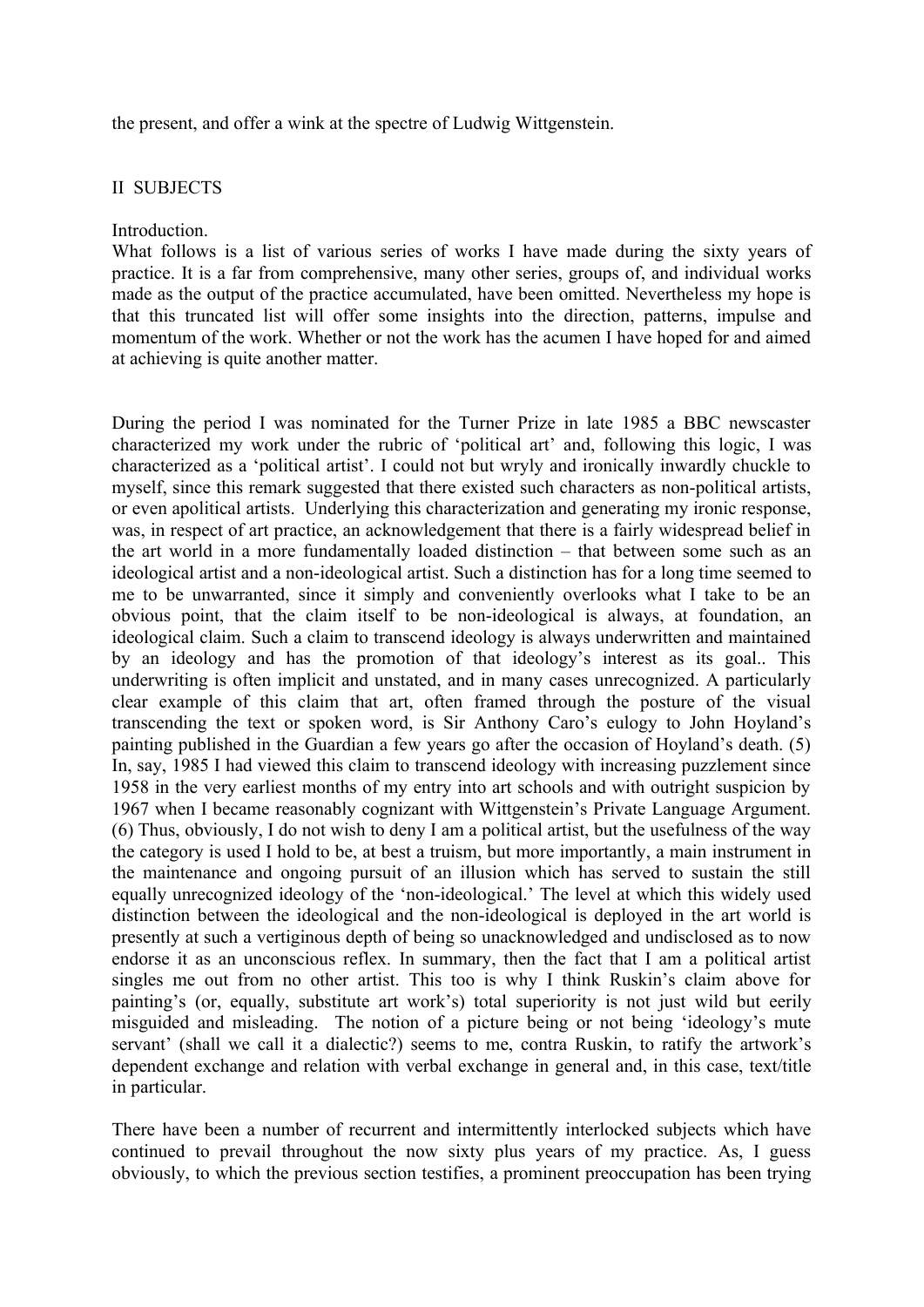to figure out the status of and how to use the relation between language and image. But conforming to the more established category of history work (history painting) aspects and events of WW1 and WW2 for starters have enjoyed (if this is quite the right verb to deploy in this context) a recurring prominent place in the attention I have accorded to choice of subjects. Thus war itself has been a pronounced subject persisting and emerging regularly throughout the years of my practice. Many of the works I made as a student at the Slade School in the first two or three years of the 1960s often related to events in WW1. Between these years in the early sixties and the works I started to produce from 1974 my practice was singularly focused on contribution I attempted to make in co-founding two groups *Fine Artz* 1963-66 *(*co-founded with John Bowstead, Roger Jeffs and Bernard Jennings whilst we were all students at the Slade in 1963) and *Art & Language* 1968-73 (co-founded with David Bainbridge, Michael Baldwin and Harold Hurrell). The works I made after leaving *Art & Language* in 1974 became, by 1976, again chiefly concerned with figures of and events in WW1. The exhibition of my work at the Whitechapel Art Gallery in London in 1983 was almost entirely made up of *WW1 Works* and *Trotsky Postcards*. Nevertheless as a subject for the works I have made since the mid-sixties the relation between language and image is perhaps the first and foremost overriding one. This concern with the relation between image and language seems to me to be a direct inheritance from my time in *Art & Language.* However, at this juncture in these remarks, it is as well to note that there are works reproduced in this publication from the period of the early sixties that pre-date the emergence of this more explicit concern with the relation between language and image - a bunch of works from 1962, that I made during the second of the four years I attended the Slade School in London (7). The titles, both in brevity and sentiment, of these works conform to an understated but wide ranging convention in the art world for titling at that time - shall we say, short and often not so snappy! The convention persists still today. Nonetheless despite this early puzzlement and notwithstanding my growing suspicions by 1962 concerning claims about the concept of some such as 'the purely visual/visual language,' my view then of the relation of the image to title/text conformed to what seemed to be the convention for titling at the time. In short, my inquiries, such as they were at that time in 1962, did not question this convention for titling works.

Throughout the subjects I have used in my practice, across all of them, interlocking and assimilation has occurred. This has produced hybrids. For example, *Grease Works* have been assimilated into *Enola Gay Works* and/or vice versa, the *Goya Works* are replete with *WW2* references. My hope is that I can leave the images/titles-texts to speak for themselves. With, perhaps obviously in respect of the substance of the remarks in section I above, no apologies for using the verb to speak in the phrase 'to speak for themselves.'

# A. *WW1 Works* 1976-80

WW1 was an event in which I first became interested as a child through conversations I overheard in the family domain. I was raised in a very close and wide-ranging family framework, both on my mother's and my father's sides – grandparents and their various cousins, parents and their various cousins, my own aunts, uncles and cousins, et al – their conversations frequently constituted a numerous range of filters, memorizations, recollections and references to WW1. A number of my grandparents' relations had seen active service in WW1. Some parts of these conversations I remember clearly from the immediate post WW2 years. In addition nearly every village, town, city throughout Western Europe possessed a WW1 monument, often acting as a kind of civil public focus.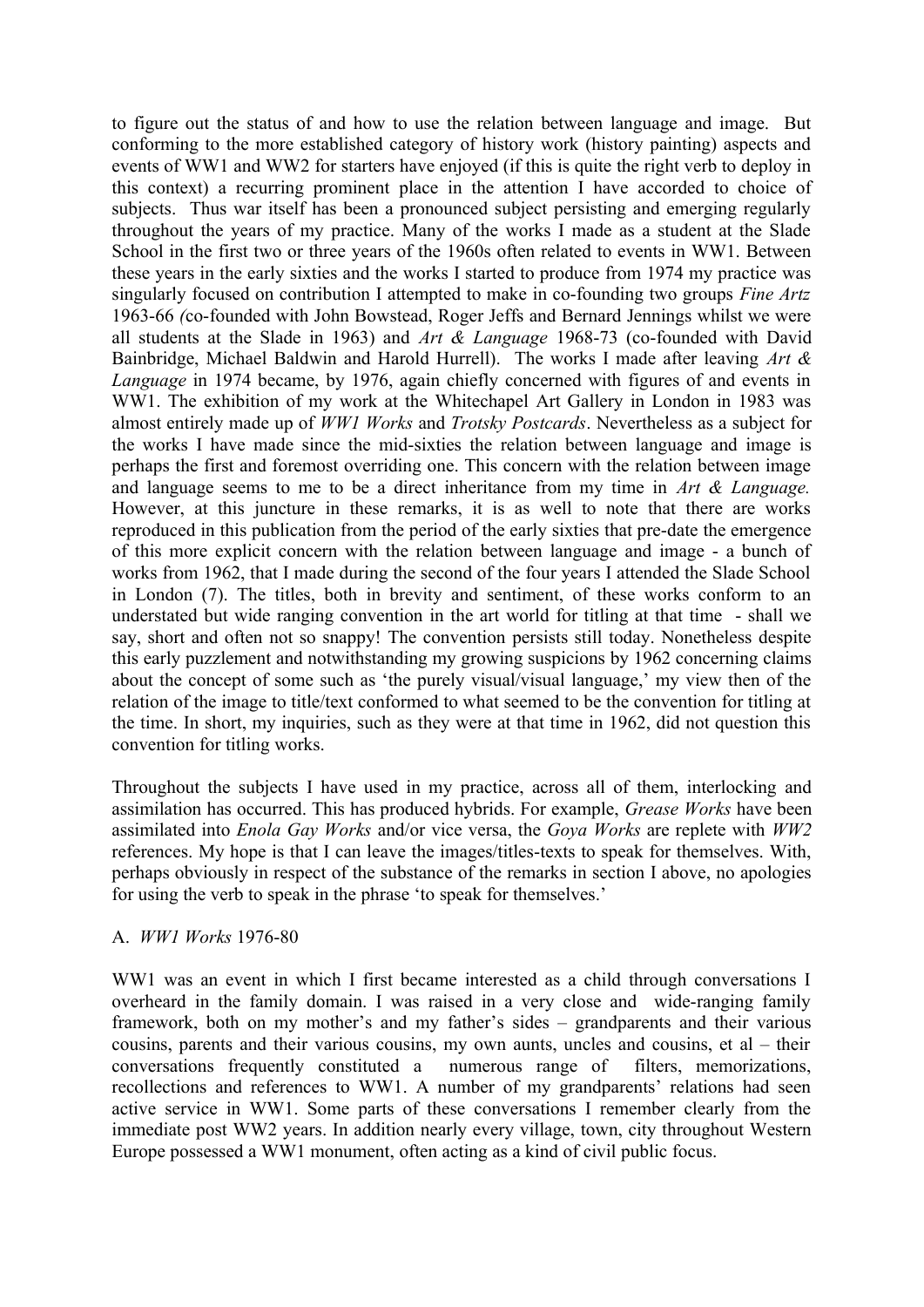# B (a) *Medianik Drawings* (b) *Beiruit, Beirut that coddlin' town Drawings*  (c) *Falklands Drawings;* all 1980-83

(a) The *Medianik Drawings* were an attempt to mark out the increasing role of media specialists, not least news presenters, acting as instruments both scribing history and revising history, not to mention exorcising it - newscasters as, literally, speak-easy representations of power relations.

(b) The *Beirut, Beirut that coddlin' town Drawings* were made as a response to the massacre of Palestinians in the Sabra and Chatila camps in Lebanon in 1982 by Christian militia overviewed and permitted (some would say, organized) by the Israel Defence Force. As a matter of course the drawings were, and I guess still are, characterized in some quarters as anti-semitic drawings. I was reminded of these disturbing accusations in 2017, when I was asked by a friend puzzled by why I had not applied to join the British Labour Party since the election of Jeremy Corbin. I replied that quite aside from the fact that maybe the Labour Party would not have me (at that time I had heard they had just rejected an application by Ken Loach), I considered that entrance to the Labour Party in its present form is like signing a gagging order not to criticize Israeli Government policies.

### (c) *Falklands Drawings*

Commentaries attempting to comment on the Falklands War as a confirmation of the Thatcher administration's mobilization to elide the difference between nationalism and patriotism, not to mention whether or not there is a whiff of contradiction in installing the more local nationally applied concept of a property owning democracy (selling off council houses) under an unregulated capitalism. The Grenfell Tower event in 1917 stood out as a retrospective confirmation of the early eighties sentiments that prompted my production of these drawings.

### C *The Trotsky Postcards* 1980-83

These works (painting and drawings) were subjectively formed around a time-travelling, historically reconstructed Trotsky figure. The six postcards were sent from this Trotsky figure to various political figures: Churchill, Nixon, Svetlana Stalin and Malcolm Muggeridge, John Locke, Stalin, himself, Ian Paisley. The *Stalin* postcard, for example, is replete with direct WW2 references. These were the first works in which titles were expanded into texts and diagrammatic statements.

### *The Blue Skies Paintings* 1981

These works centred upon and attempted, through a circuitous set of references, to suggest the imperial aspirations and role of Pax Americana Capitalism in what was then, in the early eighties, called the Pacific Rim and, link it, through the events of US business culture incursions and sports and geographical reference, to the role of the drive for fabulous wealth accumulation as a decisive ideological component of the 'American Dream' – in other words, a world increasingly subjugated to a preponderance of American power. Incidentally it is perhaps worth noting here with a view to projecting *The Blue Skies Paintings* forward into a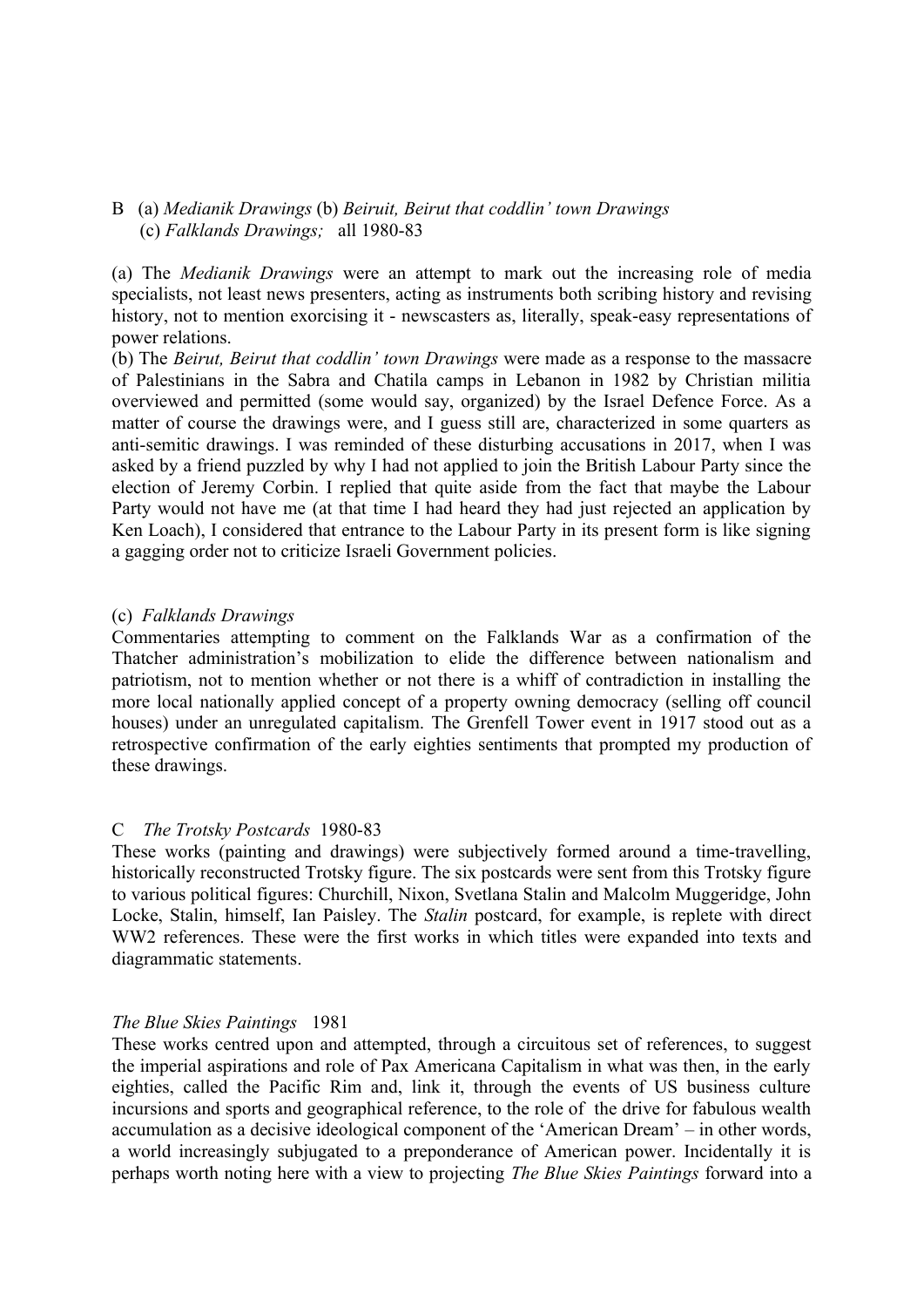series of works I am currently (2019) working upon, the ongoing *American Civil War Works,* that an early adoption of the concept of the Pax Americana surfaced in the American Civil War.

# *The Happysnaps/Historysnaps Paintings* 1983-84

The main figures depicted in these paintings are our two daughters Ruby and Amber textually lodged against a Cold War horizon. In 1983 the long-wearing performance of the Cold War stretched a long way behind our two daughters (like their then entire young lives and more than 25 years before the birth of our eldest!) In 1983 Ruby was eight and Amber was five. WW1 and WW2 references are prominent throughout the series.

For example:

The full title of *Historysnap 1*

*Ruby, after having been assured that she, like Dorothy, was on the Yellow Brick Road of a happy Disneyland childhood, finds out early that it is really the road from Passchendaele to Hiroshima.*

The full title of *Happysnap 6*

*After having seen Manet's strong work, Ruby and Amber wonder which bunkers are earmarked for his pictures – they ponder as to whether in the cities where the Manets are, only the neutron bomb will be used.*

*Irish Works* 1983-86

The most numerous series of works of my entire practice. This event, the Anglo-Irish confrontation, has a very long history, and to a Brit of my generation it was an ongoing local horizon in contrast to, say, the more inter-continental dimensions of the Cold War. However, like the Cold War, the Troubles seemed in the mid eighties, when the *Irish Works* were made, a vanishing horizon, as the PIRA and the British Army engaged in what seemed an uncontainable chain of violent events. The old dispute now threatens a new additional context for the *Irish Works*, as it proves to be the bone that the old imperial dog refuses to let go of. Not least as the matter of the Irish land border provided and hauled the *Irish Works* into another kind of focus, this time at the very centre of the piss and wind of the current Brexit concert as it continues to display itself as a specious and disturbingly self-preoccupied manifestation of right wing English nationalism.

### *The Stonetouchers.* 1984-85

This series of paintings also has our two daughters as the central figures, this time setting them into the locale of the WW1 cemeteries in northern France. This series too embraces a diagrammatic expansion of title and text attempting to intercalate the works into a historical calendar projecting both backwards and forwards in time. This series of paintings, although the settings were WW1 graveyards, were elicited by an event happening at the time, filtered out by a curiosity that both our daughters raised there and then on the occasion of the first graveyard we visited in a chain of such visits. By coincidence this first graveyard was a South African graveyard. Our daughters were puzzled because a prime political event of that time 1984, was the issue of apartheid. They were a bit perplexed that white South Africans (since most of the names on the gravestones indicated white soldiers and not Africans) were allies of Britain and France during WW1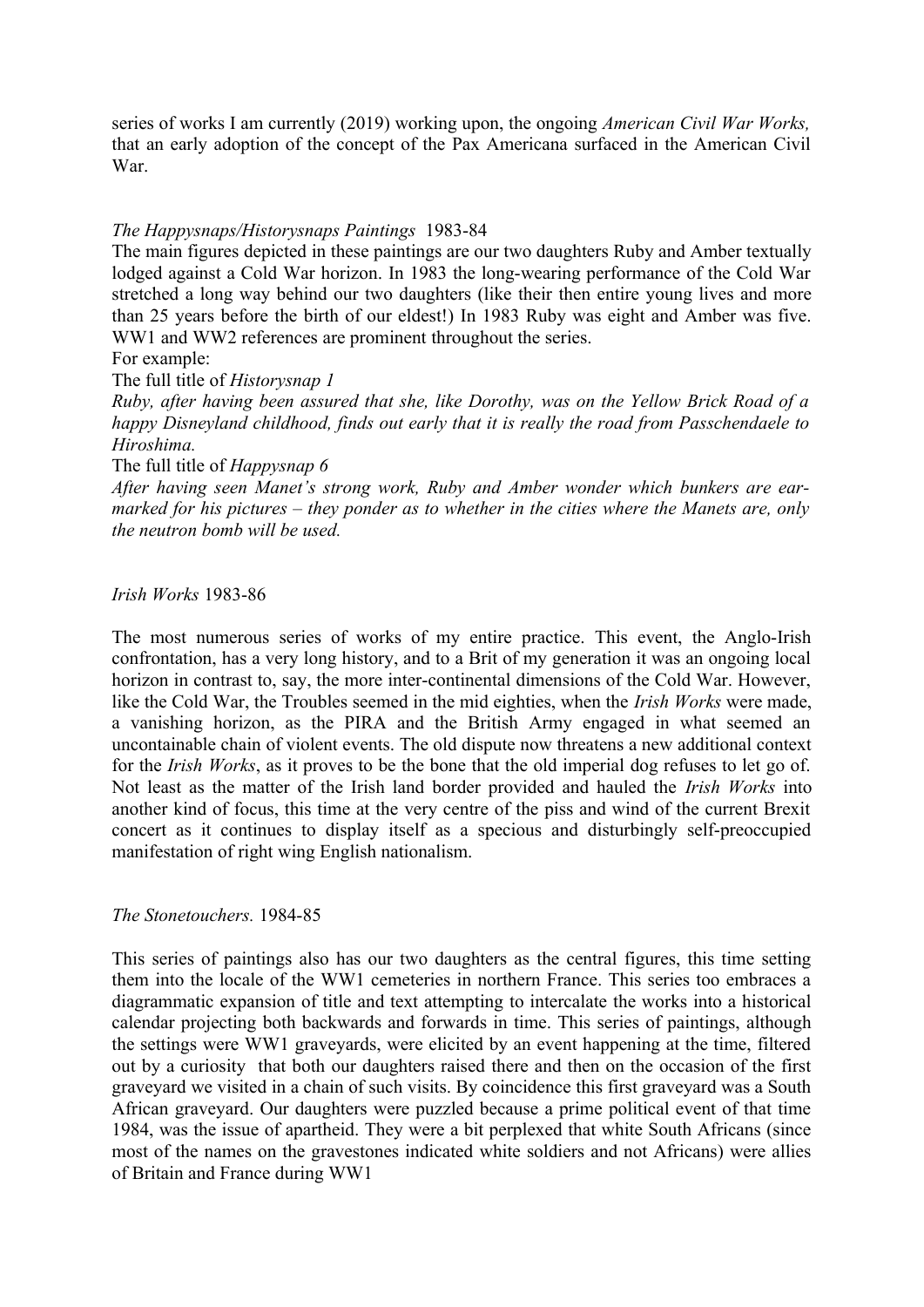# *The Goya Works* 1986

Most of the works in this series use text as title rather than a title. Many of these titles are relatively long ones. *The Goya Works* are comprised of two series, all, more or less, near enough in respect of the materials used in making them, can just about be classed as paintings. The two series are as follows.

## SERIES 1 LETTERS FROM THE REPUBLIC

Series I is made in a non-figurative mode, a non-figurative mode of representation if you like. And therein lies a possible historical paradox, since non-figuration and non-representation are frequently used interchangeably as if they refer to the same mode of practice. Along with a series of works that masqueraded under the title of *Non-figurative Irish Works* (1984-86*)* this was my first sustained practical inquiry tarrying on the border between alleged figurative and alleged non-figurative work. The emergent renewal of old considerations of and thoughts about muteness had a lot of heft in the endeavour of making Series 1. Is the idea of nonfigurative work that it 'speaks for itself as painting' – a kind of painting for painting's sake? The mute object need not state anything, that is, requires no words. That, in fact, it is better without words, somehow just the visual sensation is the complete event? The long titles-texts are explicit devices to interrogate and reject this view of non-figuration, not least because non-figuration by the time these works were made had been integrated into art discussion (let us say that Kandinsky made the first non-figurative work in the early part of the twentieth century) to the extent that the mode was so familiar as to have become figurative – thus the art public now has series of figurative references of 'non-figuration'. The dedications (for example in nos 6 and 7) are attempts to fan out the works' references into another set of historical/geographical tracks.

## SERIES 2 LETTERS FROM THE ARTIST

Series 2 carries many more figurative references, and like the *Happysnaps/History snaps* and *The Stonetouchers* works, the main protagonists depicted are our two daughters Ruby and Amber. In this series the setting is the carefully preserved Natzwiller-Struthof concentration camp high up the Vosges mountains in Eastern France – one of the few, if not the only, Nazi extermination camp(s) in France. Thus the references to WW2 are obvious. The camp is preserved in pretty well fully equipped form, or at least it was in 1986, with all the characteristic instruments of an extermination camp, ovens, gibbet, etc. I attempted a lot of play in the titles listing the materials from which the pictures were variously made attempting to face off European WW2 historical references with the incursion of modernist theory and practice into twentieth century art practice (for example, Robert Morris' characterization in the sixties that current practice was complex and expanded) not least in my own practice. I was trying to figure out possible options for the historical repositioning of the relation between figuration and non-figuration. Considerations of interpretation of the alleged 'mute object' were a significant input into the making of both Series 1 and 2. These works prefigured the emerging preoccupation with the concept of the contradiction of the speaking/ writing mute which underwrote both *The Mute Works* and the exhibitions titled *Mute 1* and *Mute 2.* The prominence of the extermination camp as a motif in Series 2 perhaps hints at my emerging search for other historical ghosts of extermination programmes in my lifetime – for example, the idea of the motif of the Enola Gay B29 standing in symbolically for the B29 itself as an instrument whereby entire city populations could be exterminated.

In all three of the above series of works, *Happysnaps/Historysnaps, The Stonetouchers* and *The Goya Works*, I attempted to insert the arena of the domestic, through the logo of our two daughters, into the historical events enacted in the public and civic domains of both authoritarian and liberal twentieth century governments – both again, ordained and realized in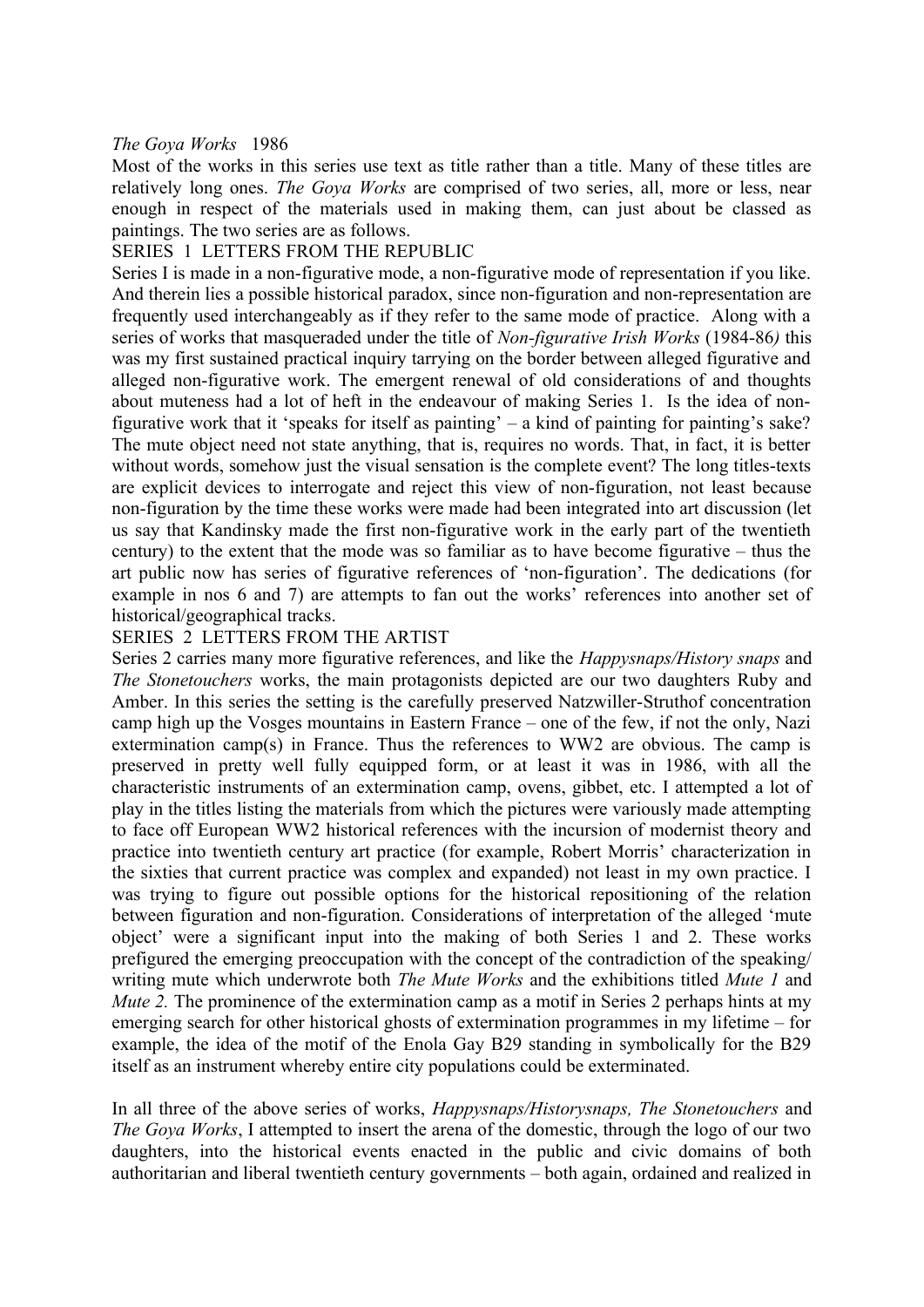## events during my lifetime.

# *The Enola Gay Works*

The *Enola Gay* paintings/constructions partially emerged from a concern with the genre (if that is what it is?) of the monochrome. I perceived the monochrome as a kind of historicallyremaindered genre. A popular view (fierce devotees of the monochrome would say a philistine view) being that the monochrome is not so much art-like as like art not worthy of the name. More technically, the view internal to the art world, remaindered insofar the monochrome is often projected by its champions as concerned with pure painting, the wafting rhetoric imbedded in such phrases as an emblematic all-over field of colour. It is also positioned, at the same time, through its very plainness, at the juncture where the painting project is pulled into the orbit of concerns about the three-dimensionality of the painted objects, its edge for instance (see, for example, Robert Morris, *Notes on Sculpture IV*, Art Forum, 1967). In being positioned at this juncture the monochrome seems to be astride the legacies of modernism, which has undermined one-time alleged certainties of the earlier part of the modernist project (for example, the essentialist theories of painting/sculpture of Greenberg and Fried earlier in the sixties). In the current climate of exchange, painting, like any other practice, has many foci, and does not have a stable generic centre. Insofar as the *Enola Gay* works can be called paintings the above claims and arguments are presupposed in the moves of which they are comprised.

The *Enola Gay* paintings/constructions also emerged, linked to the issues outlined above, through a concern to point out that a border in which figuration and non-figuration are relatively easy to distinguish one from the other, is a far from straightforward task. In the following sense. The interface between figuration and non-figuration, such as it is, seems to be characterized by incidents that fall between levels of representation, that is, they are an attempt to locate and catch incidents that fall between levels of representation. Thus the moves across and into the problematic figuration/non-figuration border were generated by something like the following set of thoughts. Any object/image with which we become sufficiently familiar we come to remember as a figure - we hold in our memory a figure of this object/image. Anything we remember visually, we remember as, so to write, a visual figure. Thus in respect of non-figuration eventually we have a series of figures of nonfiguration. The concern with the relation figuration/non-figuration also manifest itself in the *Goya Works* 1985-87 (first shown in the exhibitions *Brit Art* at Air Gallery and Gimpel Fils Gallery, London, 1987). A further suggestion hovering within this notion is that a figurative representation of non-representation is not absurd. In the case of intending to make a nonfigurative painting as being manifest in some produced object (a non-figurative work claimed to be produced by accident, as with any work produced by accident, is another case), then it is assumed that in order to produce such a painting, the producer will have to have some fairly clear idea of what a non-figurative work is like - will have to have in mind a figure of nonfiguration. The producer needs this figure as the intention to guide his/her production. Presumably an art work produced entirely by accident will be an event in which the producer has no intention whatsoever to produce an art work- Pollock's works, for example, clearly to do not conform to this kind of production event. Because it is bereft of gestural marks, perhaps nothing in the range of art objects is more easily memorized than the monochrome. In this sense the monochrome is one of the most simple and, in this sense, draconian figures of of non-figuration

In respect of the untidiness of the relation figuration/non-figuration, the monochromatic ground of the great majority of the *Enola Gay* works was never conceived as purifyingly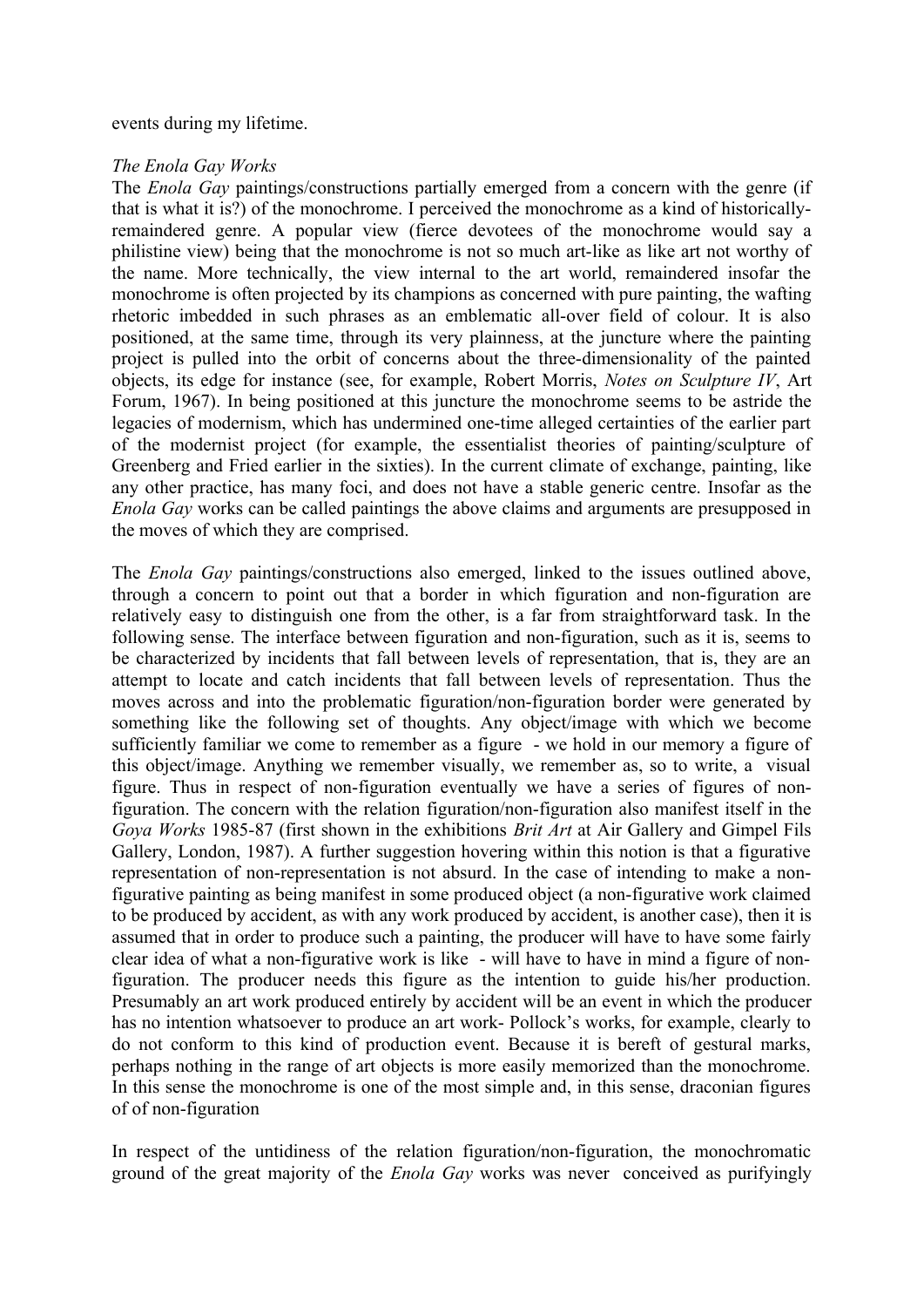reductive. The adoption of a monochromatic ground was, on the contrary, a device that attempted to inscribe the untidiness and volatile historicism required to make any kind of accurate mapping of the relation figuration/non-figuration and its role within the legacy of modernism. In 1991 I wrote the following of the state then of the *Enola Gay* work. "In the present state of the work, the using of the Enola Gay motif is a bit like using a franking machine, a bit like using a postmark. It has come to identify the works not only formally, but if and when the image of the plane becomes known as the image of the plane it is an image of, the particular B29 that delivered Little Boy to Hiroshima, then the idea is that the historical drama of the event depicted is stamped upon the surface of the work; albeit through a fairly anonymous and innocuous formal motif upon the monochromatic surface of the work. The motif is anonymous and innocuous in the sense that the image of the plane itself is neither distinguishable from many other B29s (formally at least at the range of the specific image used in the *Enola Gay* works it could be any old B29 – in fact, the Enola Gay did have to have significant modifications made inside the bomb bay area of the plane in order to accommodate Little Boy) nor is the image dramatically or expressionistically rendered." It was in this sense a remaindering out of the monochrome genre as a kind of carrier of blatant pictorial historiography.

In adopting the genre of the monochrome during 1989-92 I attempted to make it serve as a reminder that the claims concerning the genre are both prone to suppressing and sublimating its historically contingent character. It has been claimed that the monochrome is nonideological, but the claim itself, like all claims to transcend ideology, is an ideological claim, is a claim made on behalf of some one or another ideology. The monochrome, like all genre, does have an historically contingent character. My choice to deploy the monochromatic ground in the *Enola Gay* works was an attempt to state that the monochrome is part of the grubby world of ideology. The monochrome is one of the most transparently, perhaps brutally, materialist expressions within the modernist project; it is an object holding a relentlessly uniform all-over field of colour. Whilst it is this lack of gestural mark-making which seems to furnish the toe-hold for the claims to transcendence made on behalf of the monochrome (claims for some kind of 'pure painting', of 'the essence of painting'), there is also a whiff of paradox attached to such an essentialist claim .

It is not so much that the interpretation of the monochrome suffers from slipshod reading, although, no doubt, there is plenty of this, it is not these kinds of mistakes in which I am interested. Rather, it is more those errors which I take to be structural to the genre; specifically those yearnings for and fantasies of transcendental being in the reading of the monochrome which, widely read as transcendental and essentialist, inversely, offered me an opportunity to use the genre for purposes of carrying the filthiest and grubbiest of historical iconography (the image of the Enola Gay). The historical bottom line is that the event of dropping Little Boy did kill more or less 80,000 people at one stroke, and in the longer run killed and poisoned many thousands of others. The idea of transplanting the image of the Enola Gay on to an emblem, the monochrome, many claims (since these are claims concerning the artistic subject) about which assert it to have a self-confirming access to truth. Any claim embracing the yearning that the artist via her/his art work has a self-confirming access to truth, that the genre of the monochrome is in this sense transcendent, sooner or later runs directly up against the limits of what we can do with language. But they are pretty extensive and expansive limits.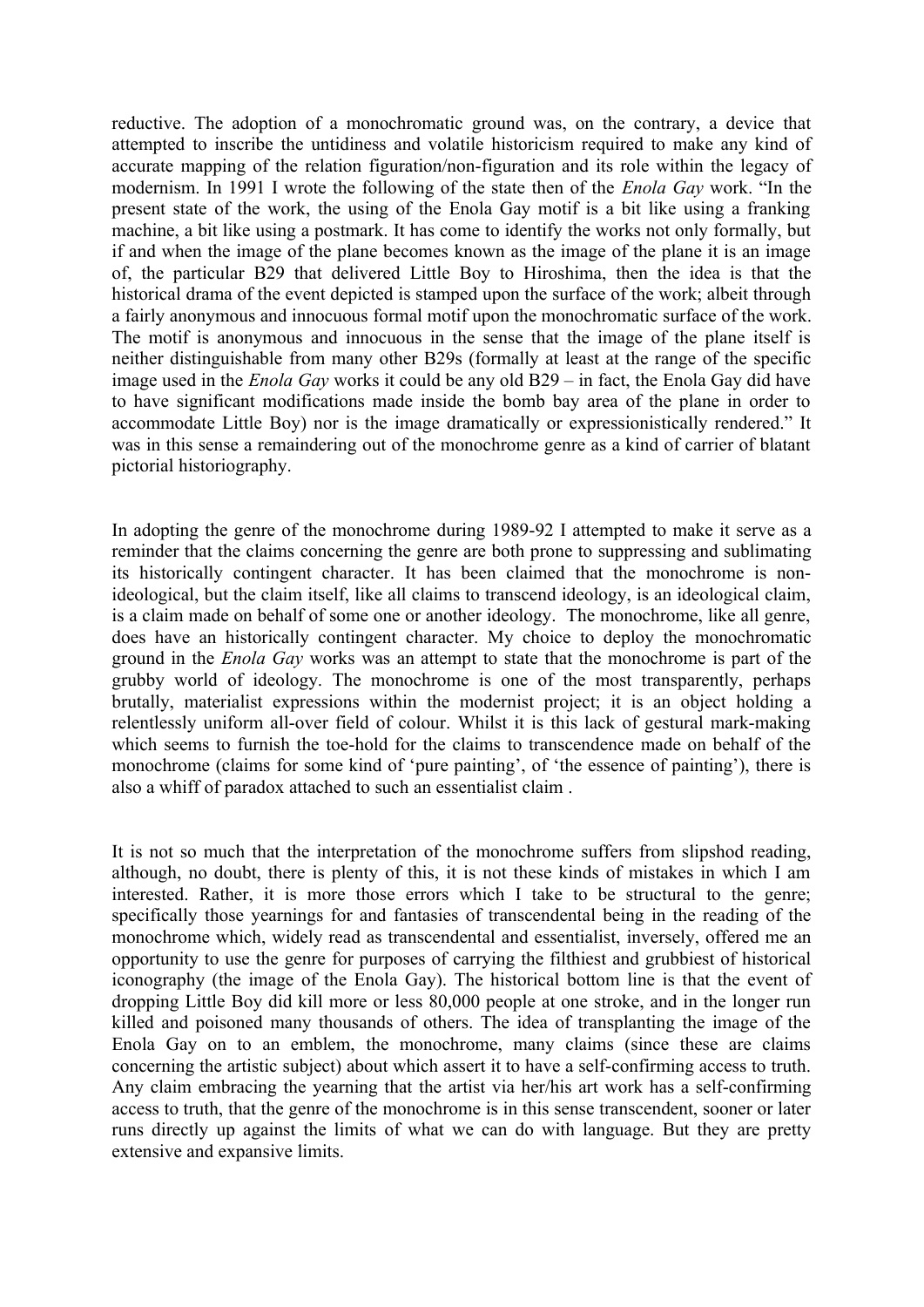# *The Grease Works*

The analogy which I elected to use in conceiving of the *Grease Works* was the hardware/software distinction of computer science. [8] I wished to make a series of works which had a software component such that the works would continue to produce themselves (or at least aspects of themselves) after they had left my (the artist's) relations of production. An early group of *Grease Works* was the Warhol Chair works, where the hardboard/paint/trough construction is treated as the hardware tableau upon which the software programme (grease) is implemented and runs. Grease, being the relatively volatile material it is, continues to shift and seep according to such factors as variation in temperature, how vigorously the works may be moved one site to another, etc. Accordingly I conceived of the use of grease as the deployment of a continuing to run software programme.

Since I was assuming, for this project at least, that the given model of the artistic subject (learned and inculcated, let us say, in art school) as running (implemented) in the body of the artist ( a truism in one strong sense), then, accordingly, the works of the late eighties and those made throughout the nineties, can be viewed as an attempt to increasingly focus upon making works which model, in one way or another, the artistic subject her or himself. It is clearer now (2002) that the *Grease Works* (the first two small *Grease Works* were made toward the end of 1986) were a sustained attempt to make works, a component (grease) of which was a kind of automata. Grease as a kind of continuous ongoing -past-the-hand-of-theartist moving agent of the relations of production of these works. With more than ten years of hindsight this now seems obvious. In the later eighties and early nineties other series of works also preoccupied me alongside and sometimes interleaved with the *Grease Works*. These were the series (i) *Mayor of Leipzig/Jacques Louis David Works*, (ii) *Mute Works* and (iii) *Enola Gay Works*. All four series of works had a number of works which crossed into one or another, or a number of, the other series. In short, the boundaries between the series of works are porous. The software programmes (either grease, or in the work of the nineties, automated projected image technology and/or conventional computer software programmes) are cross series, and are often intra-series.

The grease was the initial software programme. The second programme introduced was automated projected image technology, projected on to the hardware (tableaux surfaces of various kind - hardboard, polystyrene, canvas, etc.). Some later *Grease Works* use both kinds of software (grease and automated projected image technology). Mainly these works have remained in the form of the initial drawings. [9] Throughout the nineties the largest body of work was constituted of these kinds of materiel. The first work of the nineties that realized the work past the drawing stage is *Work by a Split-Brain Artist*, shown at the IMMA Glen Dimplex Prize exhibition at the Irish Museum of Modern Art in 1994. This particular realization is a variation on an initial plan that remains in the form of a series of plans/drawings and notes, which was a characteristic initial way of working with this body of work. And many of these plans/drawings remain in this form, although should a suitable future opportunity arise I would be happy to realize them. Some of the later works (from around 1995) would, ideally, incorporate a software that continuously develops itself

Thus these software entrants (implemented by whatever technology) are attempts to model an artistic agent, an artistic subject. Thus I guess these works may be seen as representations of representers (artists). So, in one way at least, I viewed these works as agents/subjects rather than as objects, keeping in mind the limitations and problems outlined earlier in these remarks. Throughout the nineties and early 2000s I maintained a strong preoccupation with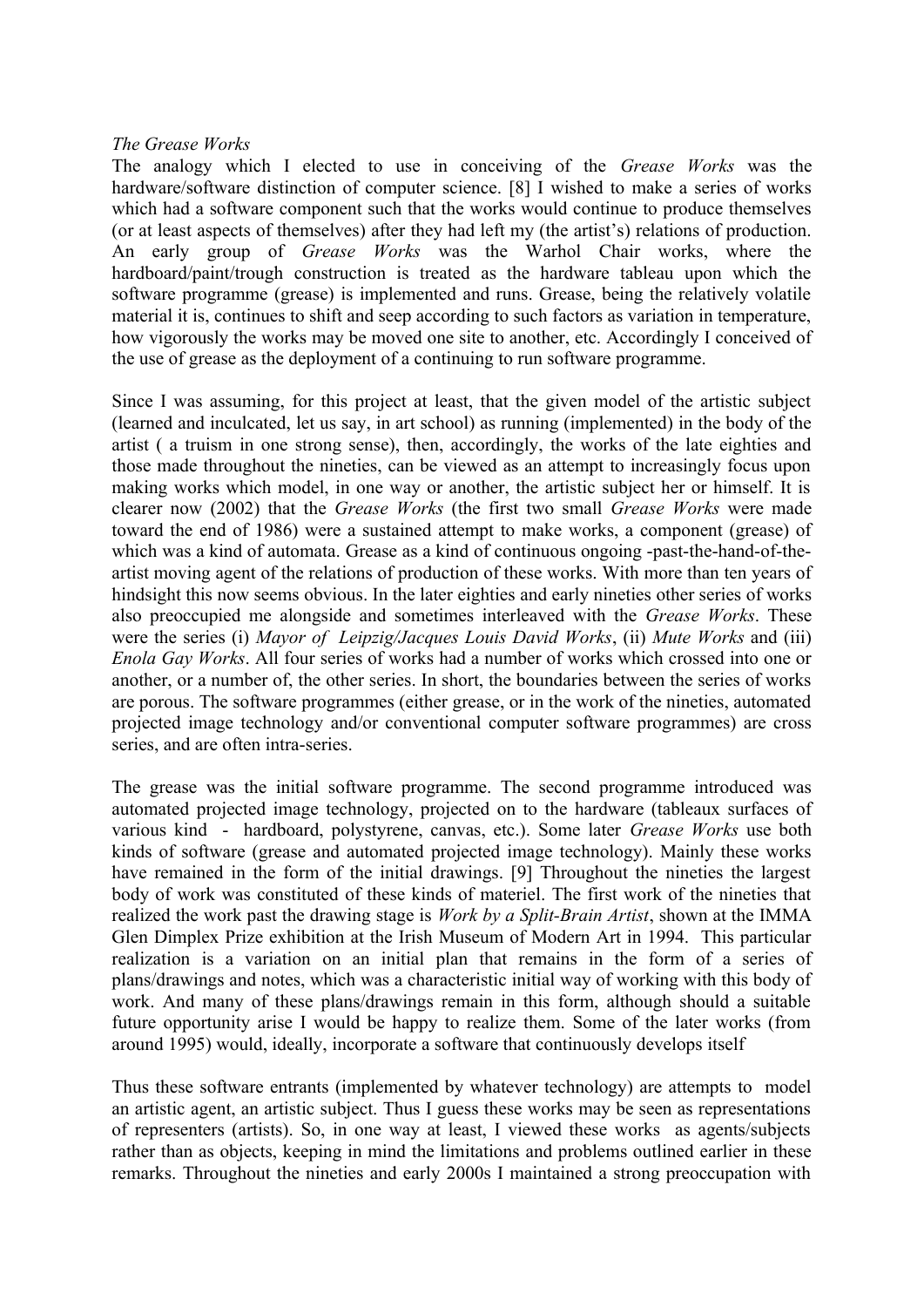such areas as genetic algorithms, automata theory, which I thought, at that time, would entail more direct involvement in computer science/artificial intelligence/cognitive science areas than hitherto. An interest in cognitive science remains as a possible resource for future work. I remain intrigued with studying some areas of mathematics, although not necessarily as direct feeds into my practice. Such study, as I have found to my cost, can be very time consuming.

Some points of continuity seem to stay with the practice. A characteristic twinning of painting/software text remains and has been steadfast in the work since 1996. This kind of twinning seems to act as a kind of bridge, in the sense that it is securely tied into a traditional technology (painting), the ontology of which safeguardedly chaperones the work as art. The idea of making work that might both hang in and out of art has interested me a long time. It seems a kind of space where some productive questions concerning the status of art practice might be raised.

Be this as it may, qua painting and drawing, it seems that both slide-projection software and computer software offer some purchase upon the notion of a work-agent which reflects and comments upon itself, including the history of any given genre, technology, set of cognitive resources, etc. These reflexive and iterative possibilities have stayed as preoccupations of my practice. Not the least of the historical aspects which the work may continue to reflect upon, is the status and condition of the avant-garde model of the artistic subject (AGMOAS). The *Grease Works* did mark something of a step along the way of this still current ongoing concern in my practice. Text works have become passé in the steady inversion and deflation of avant-garde-ism in its long trek through the twentieth century. But software technology does seem to me to furnish some engaging possibilities for the use of text, both within and without a given tableau/work. (11)

A second and entangled concern in *The Grease Works* was the idea of linking the fact that the grease is a relatively unstable material (it's material constitution being such that it lies somewhere between liquid and solid) to the post-WW2 historical event of observing the slippage of the seeming 1945 secure British identity into something more volatile emerging during the sixties, seventies and eighties. Quite aside from the ongoing war with PIRA (Provisional Irish Republican Army) 1969 to the late nineties, the emergence of the SNP (Scottish National Party) has also rendered uneasy and less secure some of the comfortable suppositions concerning British identity characteristic of post-WW2 Westminster administrations. I chose what I see as a particularly loaded symbol of these suppositions, the flag of British and Union identity – the Union Jack, as the motif through which to attempt to realize and represent this idea. Thus two or three of these *Grease Flags* have been made. They vary in size, but the drawings I made of them in 1991 envisaged a substantial number of them as thirty feet in their longest dimensions and two or three that have been made have been this kind of scale. They are comprised of wooden troughs in which rests the grease, and, up to the present, they have been laid on the floor. A second possibility is to position them on a wall, where the event of gravity will act in a different way upon the material qualities of the grease. A second set is made of polystyrene troughs, again filled with grease. The idea being that the grease might eventually, if not completely, destroy the polystyrene hardware, perhaps rendering the motif of the flag more or less unrecognizable. The *Grease Flags*, hopefully displaying the central preoccupation with the brittleness of British identity that drove the selection of the flag motif, proffer their metaphorical load trying as attempting to suggest the possibility of the dissolution of a purblind nationalism (not just English nationalism in particular but the general problem of the difference between nationalism and patriotism).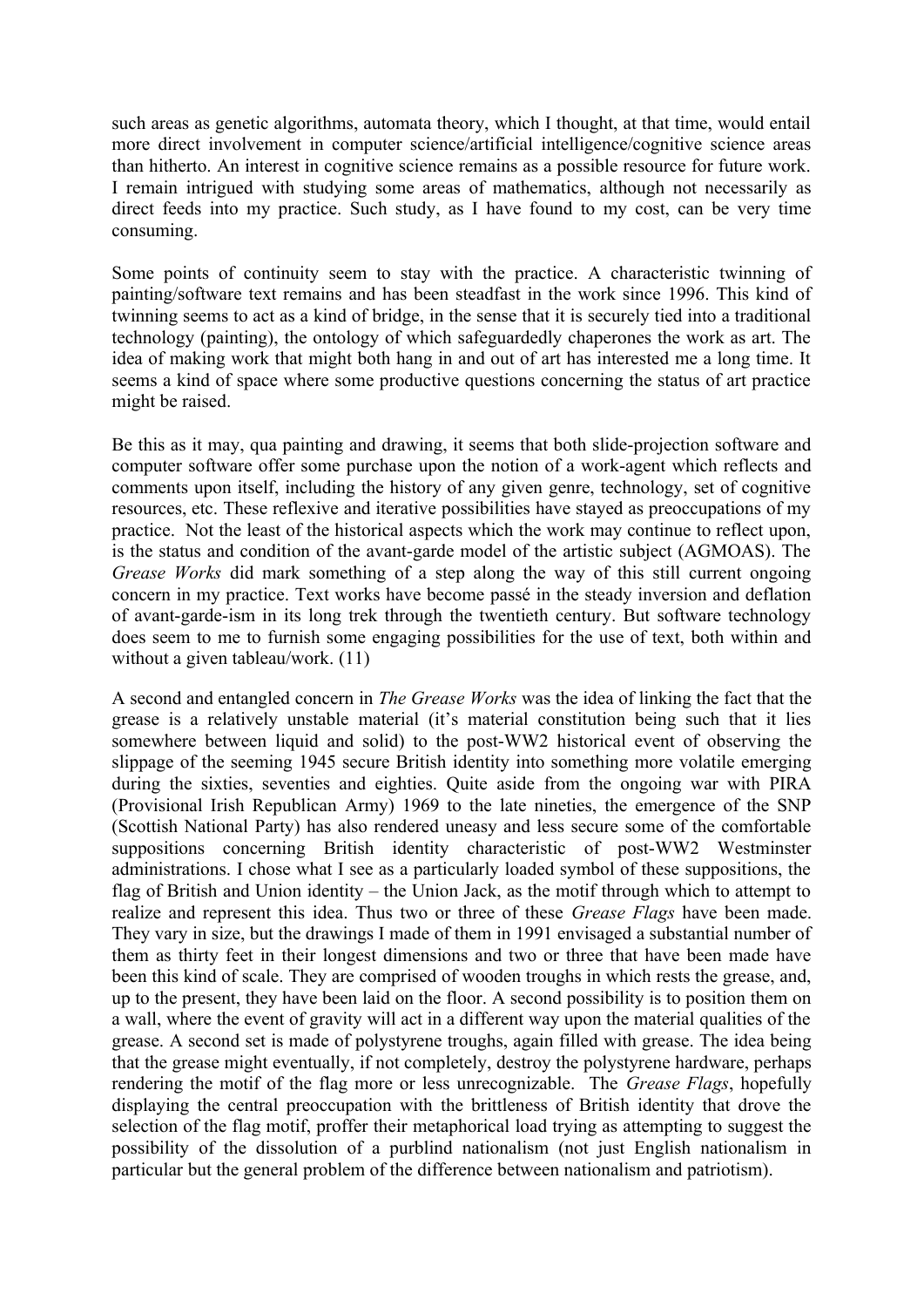*Iraq Works* 2003 Enough said!

(1)*The Berlin, The Desert and East Prussia Drawings* 2014-2017 (2) *The American Civil War Studies* 2018-19 (ongoing)

The older I get the more the inevitability of continuing wars throughout my lifetime seems omnipresent As far as I am capable of realizing it, then these two sets of works discharged an idea I have had for many years. Namely, that not just would I like, but that I ought to attempt to make a series of works reporting the fact that the experiences of my generation (I was born 1939) were overseen by a form of political rivalry, the events of which were omnipresent – the Cold War. Thus two colossal civil wars, the American Civil War (1861-65) and the Russian Civil War (1918-21), begot the two superpowers that incubated, conducted and maintained the Cold War and consequently were the primary protagonists of the episode. And this conflict permeated every aspect of the lives of my generation, not least the art world in which my own practice was imbedded from 1958 onwards. The Cold War was fought and marshaled through many proxies and conveyed into every cultural aspect of the so-called West and East. I, like millions and millions of others, lived through the entire event. Below is a truncated personally indexed calendar list of those years.

I was ten when the Truman Doctrine was installed,

I was 11 at the outbreak of the Korean War

I was thirteen when Stalin died

I was fifteen at the time of Dien Bien Phu

I was seventeen when the Suez invasion and the Algerian War signaled the absolute waning of European imperialism's old pretensions and the rising in Hungary threatened the solidarity of the Warsaw Pact

I was the same age when I first heard and embraced a Chuck Berry and a Buddy Holly song I was eighteen when the Cuban revolution was achieved

I was the same age when I first listened to the pulsing squeak, via Radio Luxembourg, of Sputnik 1's journey round the Earth

I was 21 when Gagarin became the first man in space

I was 22 when the administrations of Kruschev, Castro and Kennedy contrived the Cuban Missile Crisis

I was 25 when LBJ expanded American military intervention in Vietnam

Om my 30<sup>th</sup> birthday I was in New York on Art & Language business when, one day later, Armstrong and Aldrin walked on the moon

A few weeks later, I was on a Greyhound bus journey from Toronto back to New York, the Thruway was blocked by tens of thousands of hippies walking to the event named Woodstock. I had never heard of and had no idea what the event was until I arrived in NYC six hours late and saw the event recorded on TV.

I was 39 when Margaret Thatcher was elected, predictably inaugurating a less civilized social environment and a vengeful and much more callous political culture in the UK, the outcome of which is presently manifesting itself in an envious and vicious right wing English nationalism

I was 40 when the Soviets invaded Afghanistan

I was 50 when the Wall came down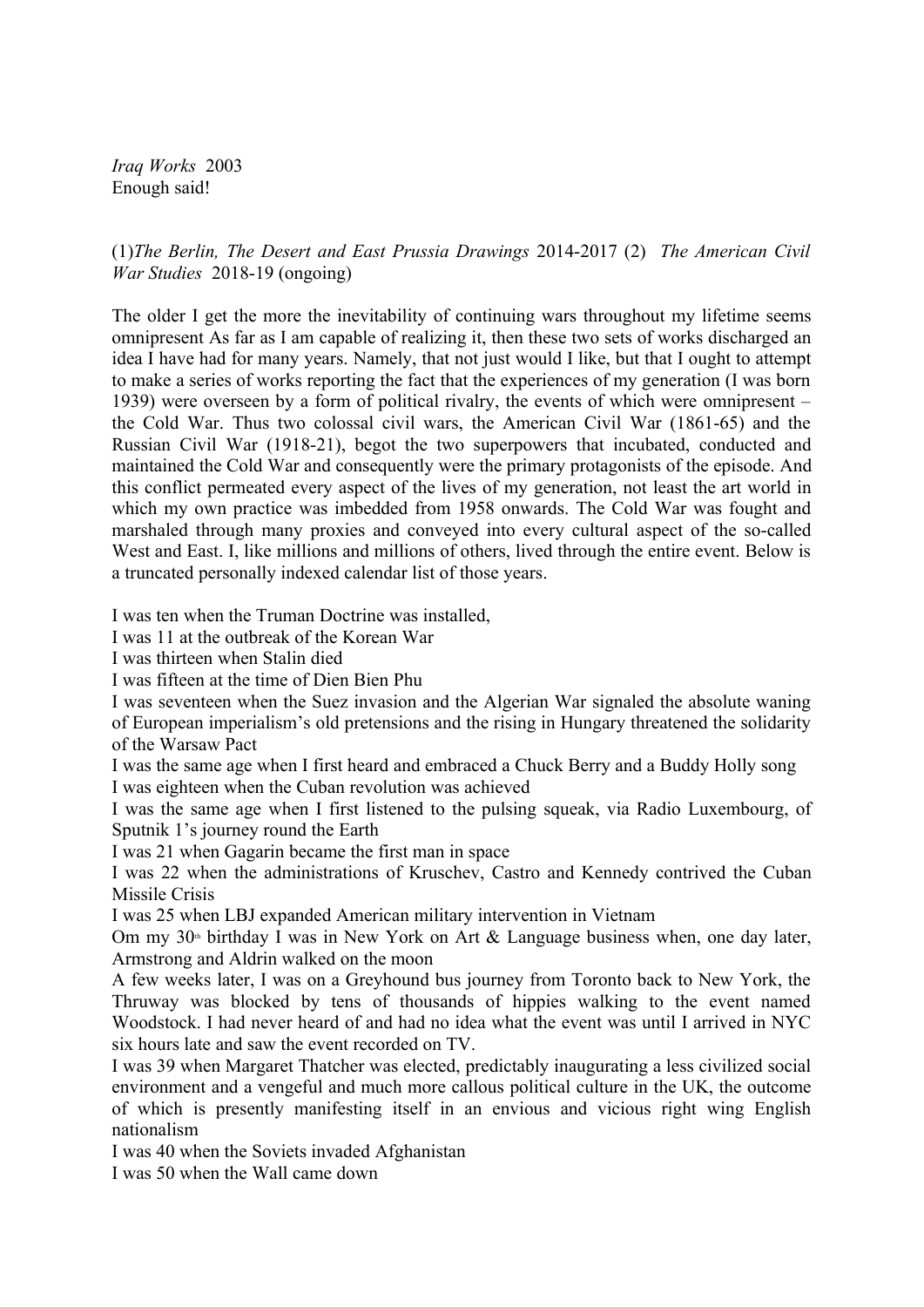I was 61 when the event of the Twin Towers took place. … and so on

**"War is cruelty. There is no use trying to reform it, the crueler it is the sooner it will be over." "My aim is to make Georgia howl."** William Tecumseh Sherman 1864

#### **In war, where both success and failure are repaid by death, hostile agents who operate in the rear are subject to execution. This is inhuman, but no one ever considered war a school of humanity**. Leon Trotsky 1920

Notes.

(1) T J Clark*, Heaven on Earth: Painting and the Life to Come*, Thames and Hudson, London, 2018 p. 10

(2) Mark Mazower, *Dark Continent: Europe's Twentieth Century*, Penguin Books, London, 1998 p. 42

(3) Nigel Farage on the event of the result of the Brexit Referendum

(4) Ludwig Wittgenstein, *Philosophical Investigations*, Blackwell, Oxford, 1968, especially 243-271. See also, Stephen Mulhall, *Wittgenstein's Private Language: Grammar, Nonsense, and Imagination*, Clarendon Press, Oxford, 2009.

(5) Obituary in the Guardian, 1 August, 2011

(6) A tutor at Barnsley Art School in 1959, George Little, was the first person I recall I heard uttering the claim that a painting should be self-sufficient ('stand on it's own', I recall, was the very phrase). It was I think a fairly widely held view in the art world at that time. I did not disagree with this view at that time, but I did think about it and remained puzzled thinking about it and what it could mean over the next few months, not least because George Little was so insistent in his view. A second input that increased my skeptical view of the claim, was when I saw an interview with Bertrand Russell on TV in the series *Face to Face* in February 1959. Russell's interlocutor was John Freeman. The interview intrigued and influenced me a lot. Although I did not start seriously reading any of Russell's books until October 1960, when I bought his *Mysticism and Logic* in London during my first few weeks at the Slade School, Russell's commentary had given me a lot to think about over the intervening twenty months.

(7) I had no idea these drawings were still extant, until I discovered them when going through my Mother's possessions after her death in 1999. She had apparently saved them, whether inadvertently I do not know, for 36 years.

(8) At the time in 1986, when I first started to ponder the idea, I guess the springboard for it lay way back to nearly twenty years before when I was working closely with Michael Baldwin and we were discussing and inquiring into the role of intentions and intensions, intensionality. By the eighties I had been thinking about the paradox of separating the artist's intentions from the work – paradoxical because the artist would have to have the intention to make a work that was separated from her intentions. This is a kind of cognitive qualification, if not limit, on the idea of a work produced by accident. Many of the approaches to Pollock's drip paintings (if I can be permitted to use the hackneyed term) hover strongly in this kind of area of paradox.

(9) Six of the *Grease Works* were produced at the exhibition of my work at Yale Union in Portland, Oregon in late 2014, all were produced from the 1991 drawings. The six works were made by the carpenter at Yale Union, Brian Thackeray, They are incredibly skillfully made and presented. The event proved that, as a general case, when an artist has works made by someone else he is only as good as his best craftsman.

(10) I attempted to study and understand a lot of material from the Artificial Intelligence area (not very successfully) in the first five or six years of the nineties: Minsky, the Churchlands, Dennett, for example, as well as some of the foundational texts from the likes of Turing and McCarthy. I have though heeded many of the reservations stated by Noam Chomsky concerning a number of the claims coming from the AI constituency.